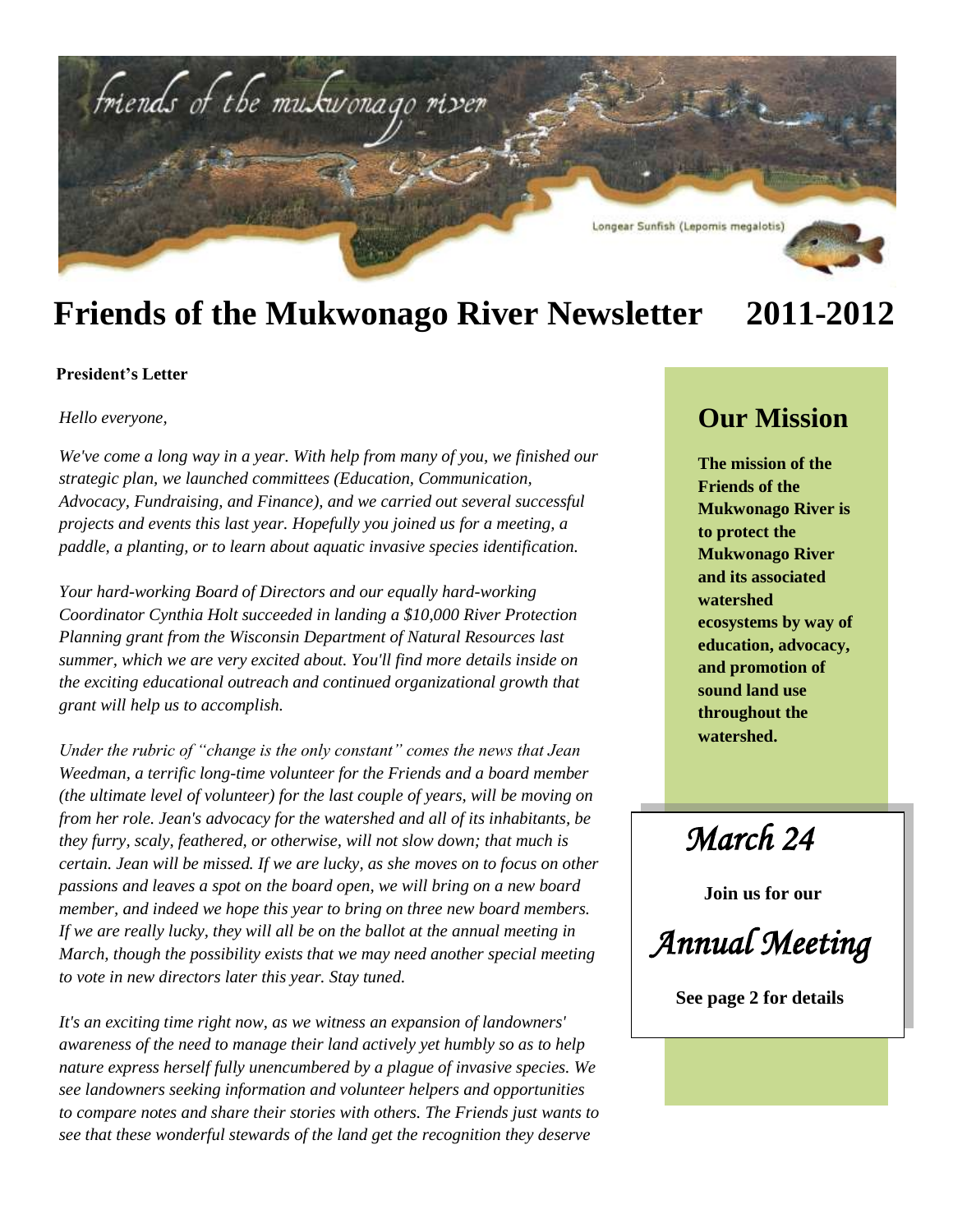#### **President's Letter continued**

*for the important role they play in restoring the incredible resources we're blessed within the Mukwonago River watershed*.

*It's exciting because our organization is growing and adapting, which means where we're headed is different from where we've been, but we know that's a good thing.* 

*It's exciting because we're connecting with all of the youth camps in our watershed (numbering half a dozen or more!) and tapping into the incredible history and deep love for this place that the camps and successive generations of campers and counselors represent.* 

*It's exciting because the Mukwonago River Watershed Initiative is going stronger than it ever has before, with a number of incredibly active volunteers and professionals leading the charge on coordinating the activities of numerous nonprofits, agencies, municipalities, lake districts, and other entities to maximize the one thing we all have in common, a love of the Mukwonago River and its watershed and a desire to see it protected and restored.* 

*Please join us in the excitement this year--come to an event, a meeting, a paddle, a hike, a tour, or join in whatever way works for you to show that you are a Friend of the Mukwonago River. It's all very exciting!*

*Thank you for all that you do! Ezra Meyer, President*



 *Join us Members and friends welcome!* 

# *Friends of the Mukwonago River Annual Meeting*

### *Saturday, March 24 9:30 a.m.-11:30 a.m.*

 **Mukwonago Community Library 511 Division Street Mukwonago, WI 53149 262-363-6411**

 **Light refreshments will be served.**

**Our regular annual meeting business will be followed by guest speakers:**

**Dr. Rex Hanger and Kristie Hansen, from the University of Wisconsin-Whitewater, will present results from snail studies done in the Mukwonago River.**

**Brian Glenzinski , DNR Wildlife Biologist, will talk about the newly-formed Oak Savanna Alliance.**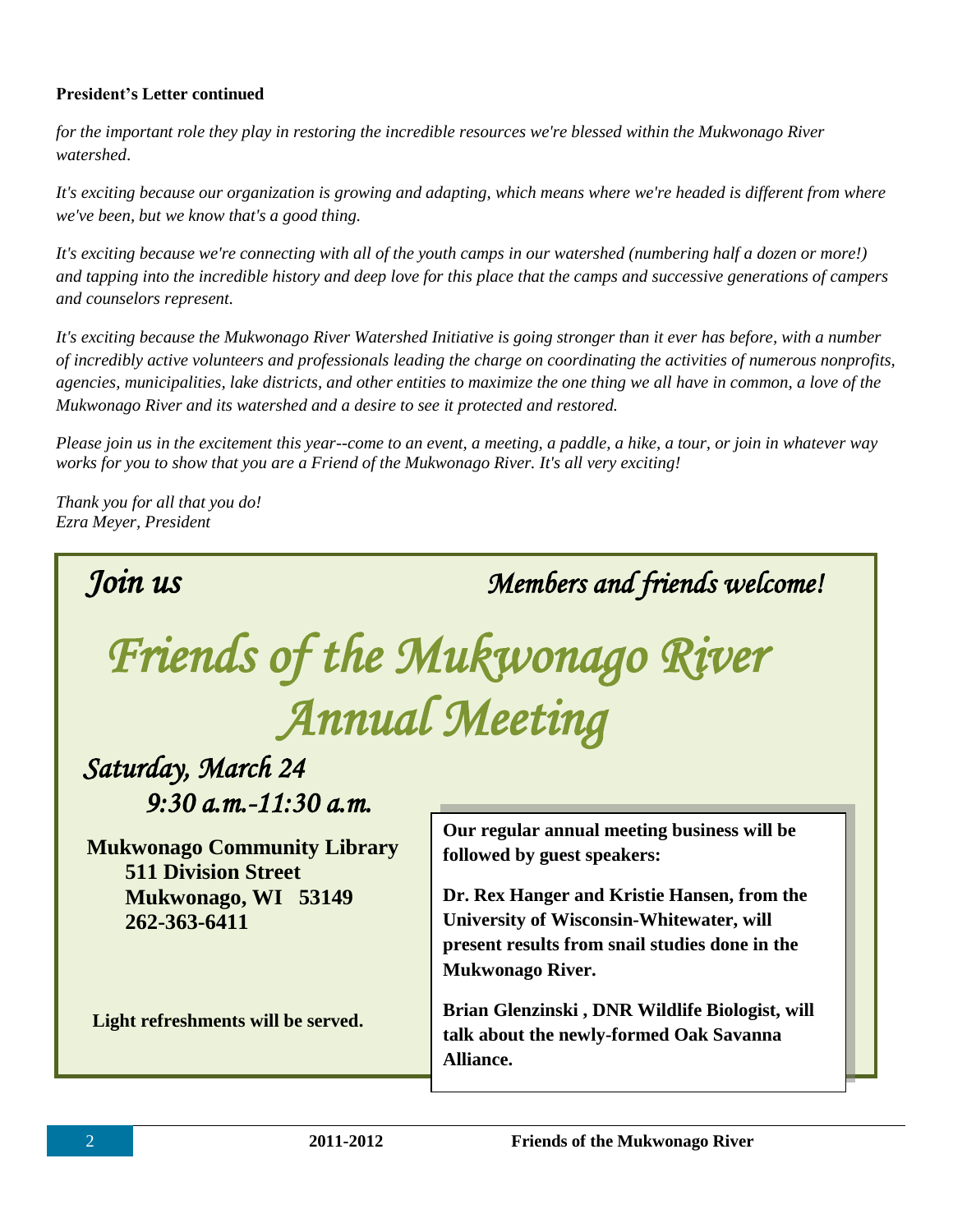## **Friends receives \$10,000 River Protection Grant**

#### *By Cynthia Holt*

A DNR River Protection Grant of \$10,000 was awarded to the Friends of the Mukwonago River on July 15 to support Phase 2 of our capacity building project. Part of our commitment in this grant is to match the \$10,000 to support this \$23,000 project with both cash and volunteer hours. The work of the grant is to be completed by December 31, 2012.

A key component of Phase 2 will be to implement our newly-minted strategic plan. Through the work of committees, board members, volunteers, and staff our goal is to build the capacity of the Friends so that by the end of 2012 we are a stronger organization. Some of the grant goals include creating:

- Volunteer Recognition Program
- Water Testing & Monitoring Program with Partner Organizations
- Annual Friends & Watershed Activity Calendar
- **•** Business Best Practices Meeting/Conference & Handouts
- Watershed Camp Consortium Program
- Watershed You Tube Video Channel
- Annual Giving Campaign & Fundraising Event
- Committees, Objectives, & Action Plan
- Board Development & Training Strategies

## **Strategic Plan completed in summer**

Friends, and volunteers worked diligently to craft<br>
the Friends' first ever strategic plan.<br>
facilitate the process and com From January to June 2011, board members, friends, and volunteers worked diligently to craft

The last meeting to draft final details was attended on May 26 by Dick Jenks, Sharon Royston, Jacki Lewis, Christina Rye, Eric Howden, Julie Bender, Pam Meyer, Jean Weedman, and Ezra Meyer, hosted at Phantom Lake YMCA Camp.

The plan provides long-term planning strategies for capacity building, integrating newly-refined organizational tenets. These goals include: \*Leadership & Advocacy \*Membership \*Education \*Communication \*Financial Resources \*Scientific Resources

The Wisconsin Department of Natural Resources supported this process with a previous DNR River Protection Grant awarded in 2009. Cynthia Holt, Holt Community Consulting, was contracted to facilitate the process and compile the plan.

A final report can be found at [www.mukwonagoriver.org](http://www.mukwonagoriver.org/) on the resources page. Hard copies are also available. Contact [friendsofthemukwonagoriver@yahoo.com.](mailto:friendsofthemukwonagoriver@yahoo.com)



**Members work on portions of the strategic planning document in May at the Phantom Lake YMCA Camp.**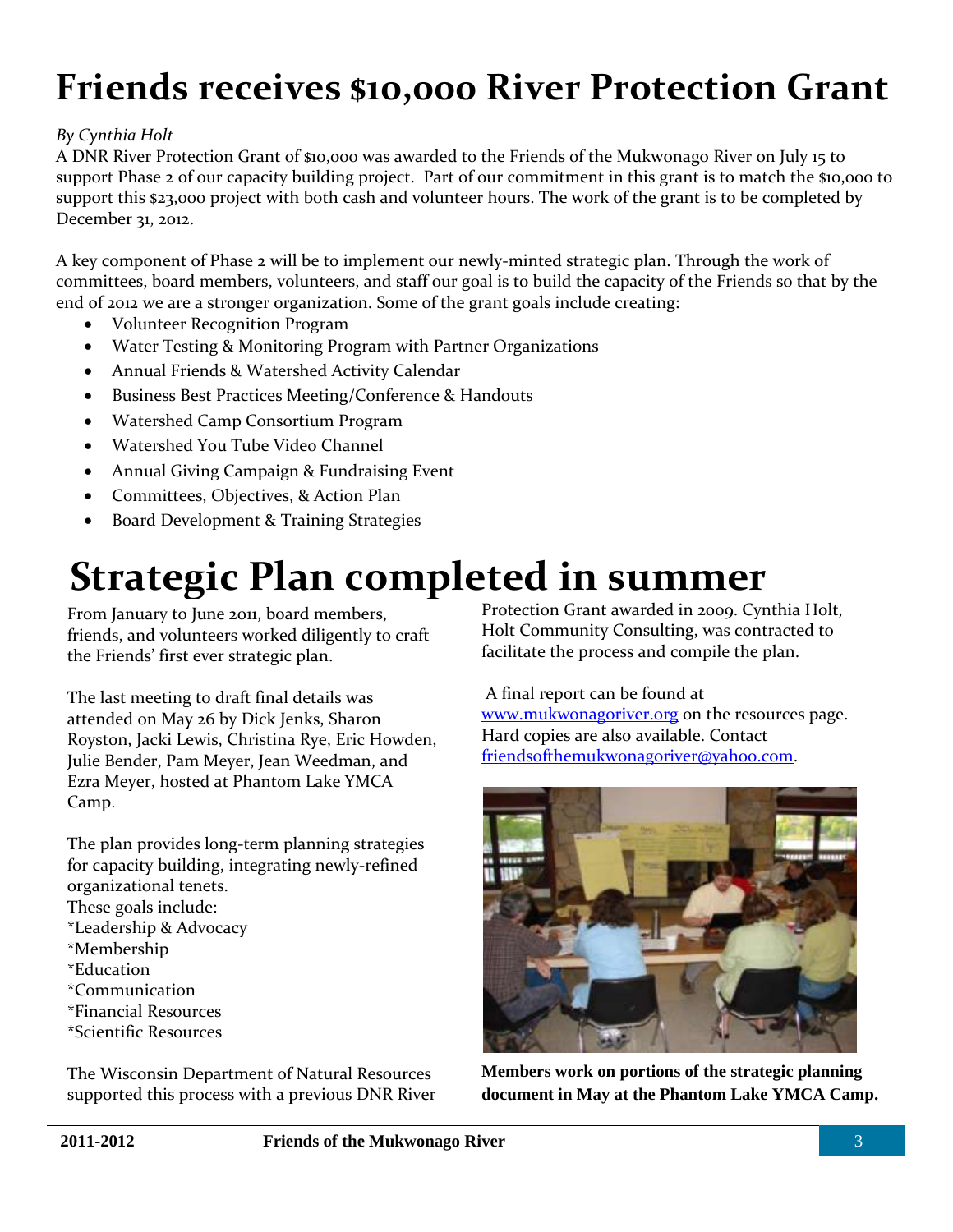## **Committee structure established in Strategic Plan**

**Up and running…**

**Committees to support the various parts of the strategic plan were formed in late 2011. If you are interested in helping us move forward to support the watershed, it is not too late to join a committee. Each committee meets 3-6 times a year.** 

The **Education Committee** supports a major portion of the mission of Friends of the Mukwonago River. The group will work to partner with area camps and schools to involve youth in educational projects. Our focus will not only be on "No child left indoors", but also adult awareness of the interconnectness of nature's elements as they contribute to water quality, enhanced habitat, and human health and wellbeing through contact with nature.

We will also present and support activities that address the needs and interests of watershed individuals and groups. Our early work has centered on learning about the Waukesha Water Action Volunteers (WAV) and considering whether to get members involved after a training session in May.

To determine school needs and awareness relating to environmental education and the Mukwonago River, we sent out a survey to three school districts—Mukwonago, Palmyra-Eagle and East Troy.

Our "Glacial Refuge…" CD has been supplied to local access television channels, via Mukwonago and Palmyra-Eagle schools.

\*\*\* \*\*\* \*\*\* \*\*\* \*\*\* \*\*\* \*\*\* \*\*\* \*\*\* \*\*\*

The **Communication Committee, w**ith a charge of overseeing organizational messaging, will work on items like the annual newsletter, regular e-newsletters, press releases, invitations, displays, and a speakers bureau for local presentations.

We reviewed our current "tool box" which includes: the video "A Glacial Refuge…", a tri-fold display board, our website, our Facebook page, a large watershed map, a welcome sign, our annual newsletter, t-shirts and sweatshirts, e-newsletters, a banner, the DNR poster mounted, and our new brochure. In addition, we have obtained copies of booklets with educational information from other organizations, like SEWRPC.

For the future, we suggest a watershed map that clearly shows canoe put-in areas, fishing and recreational spots, and other points of interest.

Our need in December was for a banner to carry in the Mukwonago Christmas Parade (see photo on page 5). It was decided that fish hats would be consistent with our message; they arrived just in time for the parade! During our second meeting, we planned the current newsletter.

The **Advocacy Committee** met in October and January. We discussed our name, which we do not feel is adequately descriptive of the charge of this committee. We hope to come up with a better descriptor which certainly includes advocacy, but also includes promotion of sound land use, protection of the Mukwonago River resource, watershed issues, and broader natural resource issues that impact the Mukwonago River watershed.

Our work could spill over into promoting land purchases by land trusts and others, advocating for education for landowners to preserve and protect their shorelines and uplands, promoting all watershed landowners to learn how to deal with aquatic and riparian invasives species. We are promoters, advocates, educators, and orators.

We will continue to work with developers to mitigate the impacts of development to our waters and with municipalities, lake districts and associations, government partners, and others to ensure best practices and best outcomes in the watershed. We will help to implement SEWRPC's Mukwonago River Watershed Protection Plan.

Got a better name? Pass it along. We have large possibilities for this committee, with much overlap with our other committees and continue to need help from our Friends whenever there is an issue that needs airing to our legislators or local officials, and to stomp out fires as they come up. We will continue to advocate for the Mukwonago River and, with your help, keep it in its pristine condition.

\*\*\* \*\*\* \*\*\* \*\*\* \*\*\* \*\*\* \*\*\* \*\*\* \*\*\* \*\*\*

The **Fundraising Committee** has been working since last fall to bolster our ability to engage more watershed residents, businesses, organizations, and others as donors and members. Our fundraising goal this year is to raise \$8000 through individual donations and memberships, \$5000 in seed money for a long-term endowment, \$1000 at an annual event and corporate sponsorships for several key projects.

Since we began in October 2011 with our charge to oversee organizational fundraising, we have:

\* Reviewed organizational budgets and fundraising goals

\* Mailed our first ever end-of-the-year appeal to over 200 Friends' contacts

\* Set a goal of creating an endowment plan before the end of 2012

\* Begun planning an educational and invitational mailing that will reach over 2000 people in the watershed

\* Begun planning our first ever annual event in celebration of Watershed Awareness Event in May

\* Put in motion soliciting sponsorships for new Friends' tshirts, caps, and shopping bags that will be for sale

\* Discussed strategic partnerships to coordinate efforts within the watershed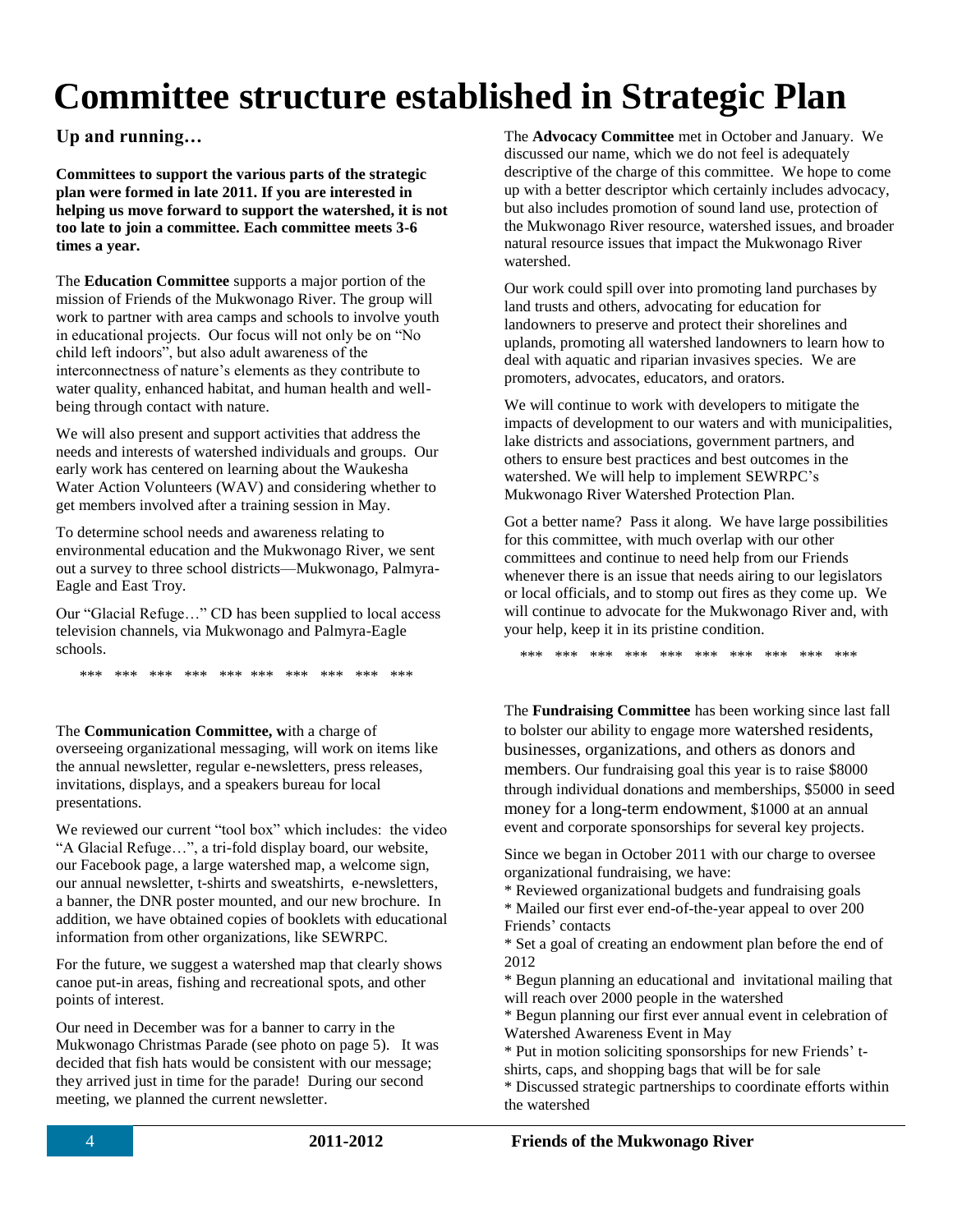## *Fun with Friends*



**A sunny and warm day greeted the group of Friends on the May 22 canoe trip on the Mukwonago River. Enjoying the day were (from left): Mike and Jenny Rule, with children Luke and Josh, Jeremy Pinc, Cynthia Holt, Kitty Welch, Pam Meyer, Nick Wambach, John Mann, and (kneeling) Tom Day.**

**Our first entry in the annual Mukwonago Christmas Parade…Wearing one of our newly-created fish hats, Satchel Welch carries our banner. To the left is Pam Meyer. Center is Paola and Ezra Meyer with children Vianne and Luca. Kristin Schulteis, Mike Marek and children also joined in.** 

**Photos by Jean Weedman**

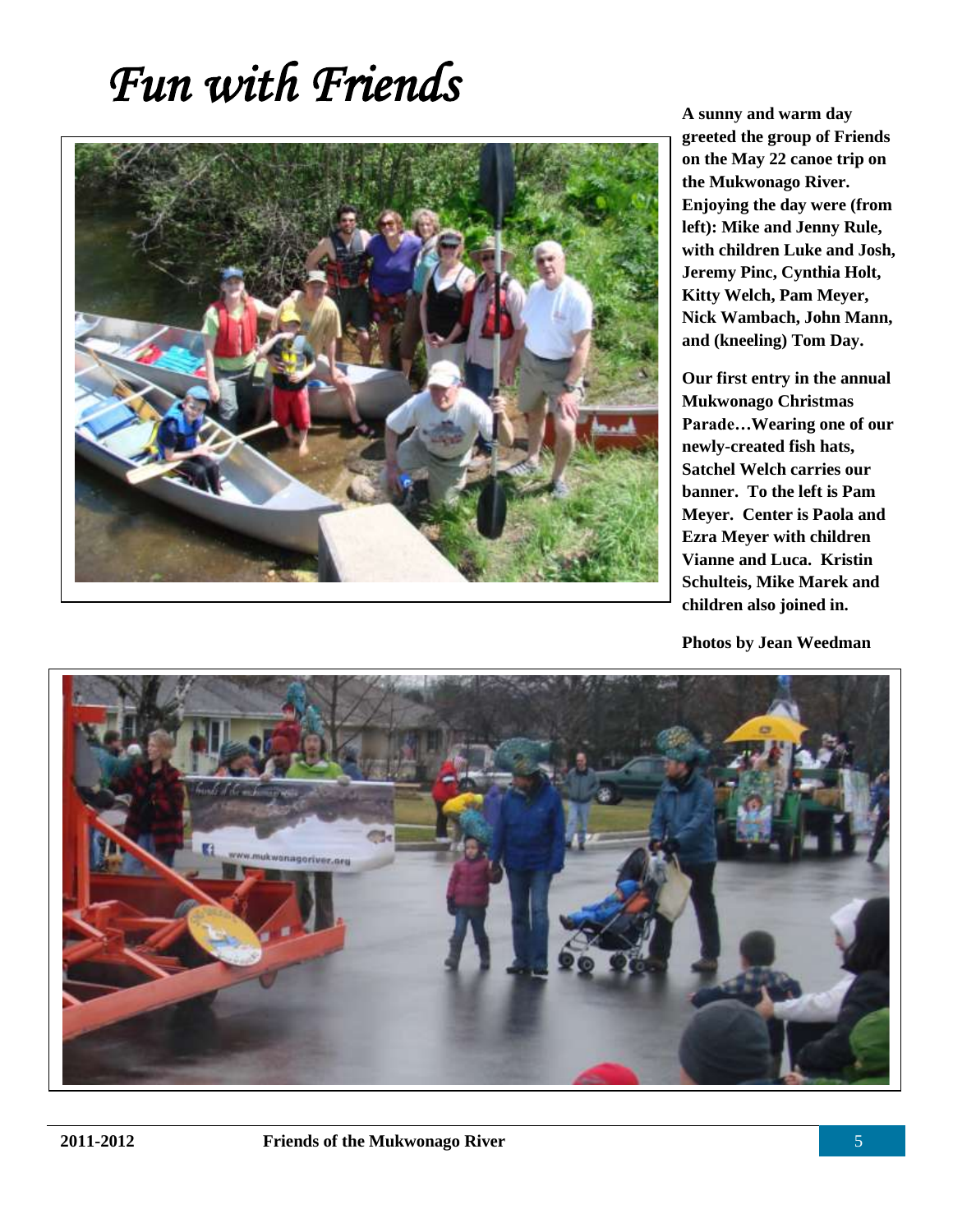# **Project RED**

### **Workshop targets invasives**

A Project RED workshop, sponsored by Friends of the Mukwonago River, was held on August 3 at The Nature Conservancy's Lulu Lake Preserve.

The River Alliance of Wisconsin's Project RED (Riverine Early Detectors) is a monitoring program that trains citizens to identify and report 16 invasive plant and animal species potentially found in river corridors statewide.

The morning training session, from 9- noon, was followed by lunch and an afternoon paddle to practice invasives identification.

Our thanks to those who attended and are trained to help maintain clean waterways in the Mukwonago River area! Special thanks to the River Alliance of Wisconsin and Allison Werner who helped the Friends organize this event.

The River Alliance will also provide online data management tools available from the Wisconsin DNR that help report the findings. The protocols are easy and fun.



 **Photo provided by Allison Werner Following the Project RED workshop at Lulu Lake, attendees participated in a paddle to locate and identify invasive aquatic plants.**

Want to help keep our waters clean? Please fill out our volunteer form on our webpage at www.mukwonagoriver.org and let us know that you want to help with this effort.

### **Help prevent the spread of invasive aquatic plants**

- WIPE YOUR FEET Wipe off when you get out of your boat.
- INSPECT ALL EQUIPMENT This includes your boots and boats before and after monitoring.
- CLEAN UP Clean off all plants, animals, and mud.
- BAG IT NOW When collecting samples, be sure to bag them immediately. Do not place specimens in the bottom of the boat to be bagged later. It only takes a fragment of a plant or one snail in most cases to start a new infestation.
- GO WITH THE FLOW Monitor from upstream to downstream to help prevent the accidental introduction of invasives in the headwaters.
- LOSE THE FELT Felt-soled wading boots are more likely to harbor invasive species. Hard rubber boots are recommended.
- LEAVE 'EM HIGH AND DRY Let all equipment dry before moving from one body of water to another.

### **National Invasive Species Awareness Week What can you do? February 26-March 3, 2012**

Learn all you can about the invasives lurking on your land. Where to look: DNR website, SEWISC.org, [www.invasivespeciesinfo.gov](http://www.invasivespeciesinfo.gov/)

Join the fight on your land.

Help a neighbor to clear out buckthorn, pull garlic mustard, and plant native plants, shrubs, and trees. Contribute to local organizations that work to fight invasive plants and animals.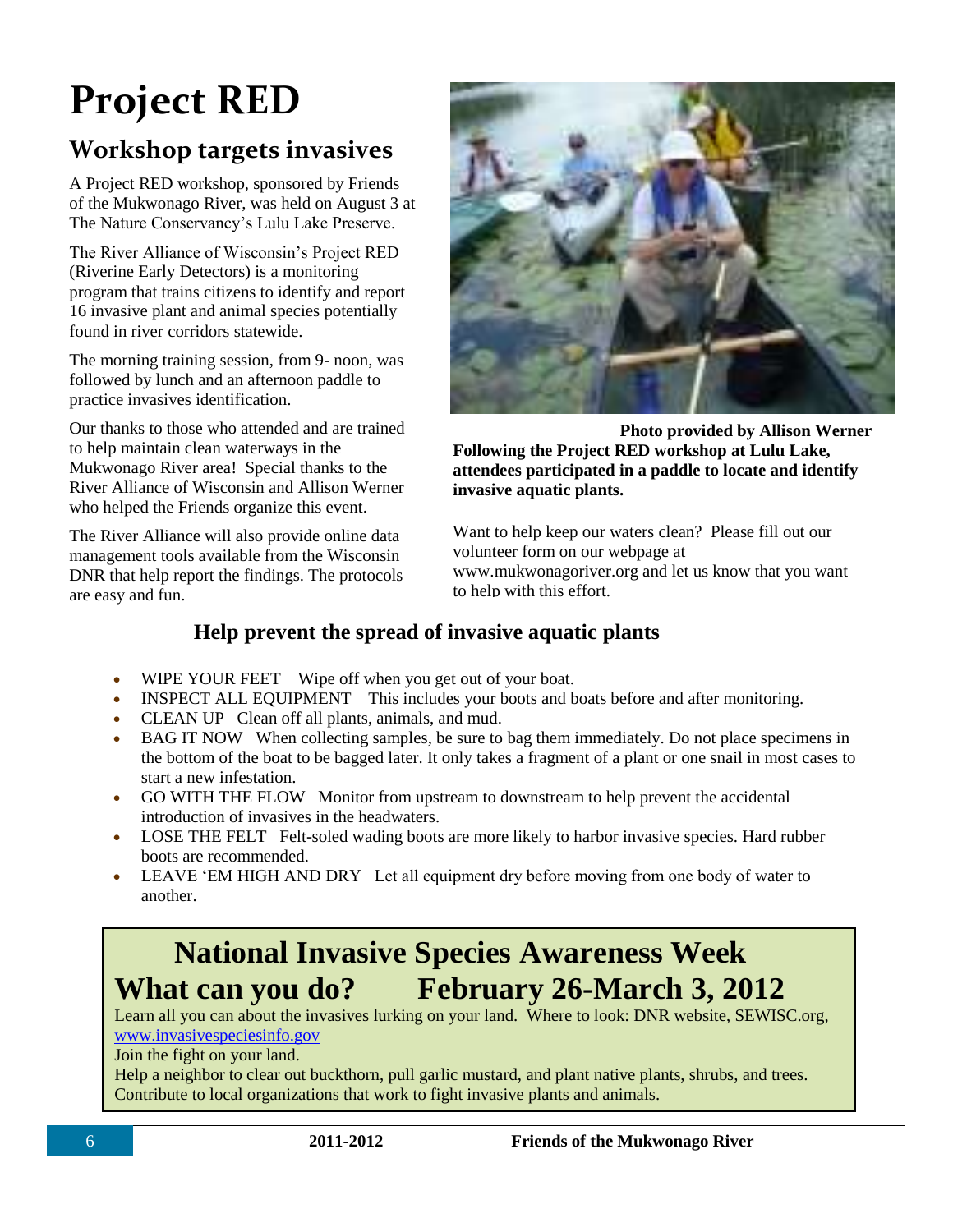### **Friends help SEWISC attack Wisconsin's "outlaws"**

#### *By Jean Weedman*

They are unwanted. They sneak into woodlands and waters. They destroy native habitat by using available resources to keep themselves alive. They cost landowners time and money. They can destroy the plant and animal diversity of any area. Call them outlaws, renegades, or invasives…they are under attack in Wisconsin. And we have joined with others in the fight!

The Southeastern Wisconsin Invasive Species Consortium, Inc (SEWISC), armed with a Great Lakes Restoration Initiative funding grant, trained an army of 174 volunteers to begin the attack. SEWISC volunteers were trained in May for two hours on how to identify the three species targeted for the summer of 2011--common and cut-leaved teasel, common reed/phragmites, and Japanese knotweed--and how to rate the size of the infestation.

In teams of two, the volunteers looked for and mapped locations of the three targeted species. Those species were described by trainers as "newest to our area with the hopes of controlling them within the 8-county area."

Teams found 2,057 populations of the targeted plants, traveled 11,176 miles in 96 townships, and logged over 1200 hours!

Friends of the Mukwonago River had four teams covering five townships: John and Julie Mann, Jean Weedman, Barb Holtz, Pam Meyer, and Jacki Lewis.

Surveying each township took from 6-12 hours and was done from May 14 to July 24. Teams submitted all data forms and maps to the SEWISC Coordinator Marc White by August 1. Results were then folded into a national database. Using GIS software has been helpful.

SEWISC maintains, "The cost to the U.S. economy to monitor, contain, and control these species is estimated at \$100-200 billion per year--an annual cost greater than that for all natural disasters combined."

Southeastern Wisconsin is the primary gateway for invasive species into our state due to the high rate of roadway travel to and from Illinois as well as the maritime traffic into the Port of Milwaukee from Lake Michigan, according to SEWISC.Estimates suggest that five new invasive plant and animal species may be entering the region each year.

#### **Outline for "Outlaws"**

They became "outlaws" on **Feb. 3, 1999**, when Executive Order 13112 was signed by President Clinton establishing the National Invasive Species Council. What "outlaws"? Invasive species across the United States!

Wisconsin followed in **2001** when the Wisconsin Legislature directed the Department of Natural Resources to establish a statewide program to control invasive species. Wisconsin Statute Section 23.22 (1) (c) officially defines invasive species as "nonindigenous species whose introduction causes or is likely to cause economic or environmental harm or harm to human health."

National Invasive Species Information Center (NISIC) was established in **2005**. NISIC maintains the website [www.invasivespeciesinfo.gov](http://www.invasivespeciesinfo.gov/) .

On **September 1, 2009,** the DNR established Wisconsin's Invasive Species Identification, Classification and Control Rule, Chapter NR 40, Wis. Adm. Code, which identifies all of the current Wisconsin "outlaws" and seeks to control invasive species statewide.

The aim of the project was to go after small populations and catch them early. SEWISC's goal is to continue monitoring this year and to garner volunteers to form combat teams to attack those invasive populations already identified.

"Tiny fragments of natural areas are remaining, and we need to protect these, to stop the spread (of invasives)," explained Coordinator Marc White at one of the training sessions. He also referred to the work as, "preserving our natural heritage."

The Southeastern Wisconsin Invasive Species Consortium, Inc. (SEWISC) is a broad-based coalition that promotes efficient and effective management of invasive species throughout an 8-county region (Sheboygan, Washington, Ozaukee, Waukesha, Milwaukee, Walworth, Racine, and Kenosha).

For additional resources on invasives and how to combat them or how to recognize our native plants, go to our website [www.mukwonagoriver.org,](http://www.mukwonagoriver.org/) and check out the Sites We Appreciate section (scroll down to Tools for Land Restoration).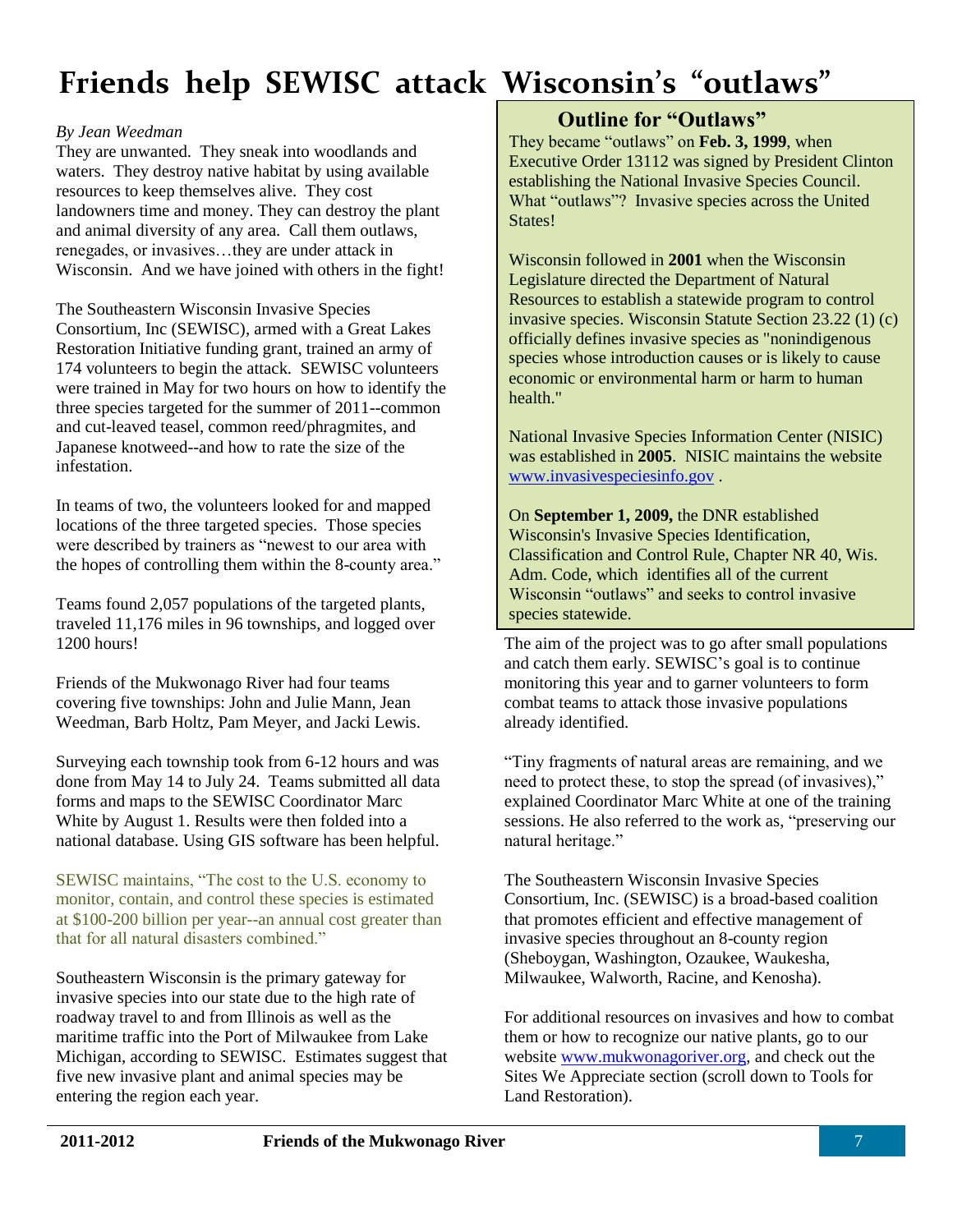## **Holtz Farms: Lessons from a local oak savanna**

#### *By Jean Weedman*

It's one of those rare winter mornings—well, not so rare this winter—when it is 40 degrees outside with minimal snow cover. A perfect day to continue the "attack," or as Barb Holtz calls it, her "very valuable work".

Barb Holtz reaches for her Husqvarna 346XP chainsaw, a birthday gift from her mother. Marching in full battle array--chainsaw chaps, helmet with eye and ear protection, thick leather gloves and boots--she heads to the back section of the Holtz Farms, where she and her family—husband Andy, son Charlie, and daughter Helen, along with Andy's sister Marcia and their mother Jean-- wage the war against invasives, in the effort to restore the oak opening/oak savanna that first drew Andy's parents, Carl and Jean, here in 1957.

This morning she works alone and approaches the enemy cautiously. It's thick, ugly, and covered with razor-like thorns. It dominates and kills 90% of native plants. It's buckthorn. She resolves, "It's time to fight back." The WDNR website indicates that the control of buckthorn alone has been estimated at \$500-\$2,000 per acre over multiple years.

Restoration is "the process of assisting the recovery of an ecosystem that has been degraded, damaged or destroyed," according to the Society for Ecological Restoration. Just what had been destroyed through the decades? One of the most diverse ecosystems in the Midwest: the oak savanna or oak opening. A great deal of that restoration work is to "attack" invasive plants, trees, and shrubs, like buckthorn.

On a continuum from prairie land to forest, oak savanna and oak openings are a transitional middle ground. Oak

openings/oak savannas used to cover 5.5 million acres in Wisconsin. Now, there are fewer than 500 acres in Wisconsin, or 0.01%, according to the Oak Savanna Alliance (OSA). As such, this rare ecological type is "among the most threatened in the world…Oak openings now share equal billing with tallgrass prairies as the most threatened plant community in the Midwest," states the OSA webpage. The bur oak opening is of global significance.

Our part of the Wisconsin, called the South East Glacial Plain Ecological Landscape, is the area where oak openings and savannas would occur naturally. These swaths of open land scattered with oak trees, particularly bur oak trees, have provided habitat for hundreds of animals and plants. Early settlers who found this landscape type perfect for housing, grazing, and farmland, consequently destroyed the complex web of interactions that create an ecological type.

The beautiful oak opening on Holtz Farms near the edge of Jericho Creek at the western edge of the farm is where the family's work is focused for now. "I've gotten addicted to it. When you work really hard (to clear an area), you can stand and discover amazing oaks you couldn't see before," Holtz continued.

This section of the farm was fenced off in the early 1970's, allowing a portion of the farm to go natural—no crops, no grazing, no man-made activity. The suggestion for the fencing came from Carl's UW-Madison professor and wildlife ecologist Aldo Leopold, author of *The Sand County Almanac*. Unfortunately, the suggestion came before the massive and insidious invasion of buckthorn, honeysuckle, and other nonnative species into Wisconsin.



8 **2011-2012 Friends of the Mukwonago River**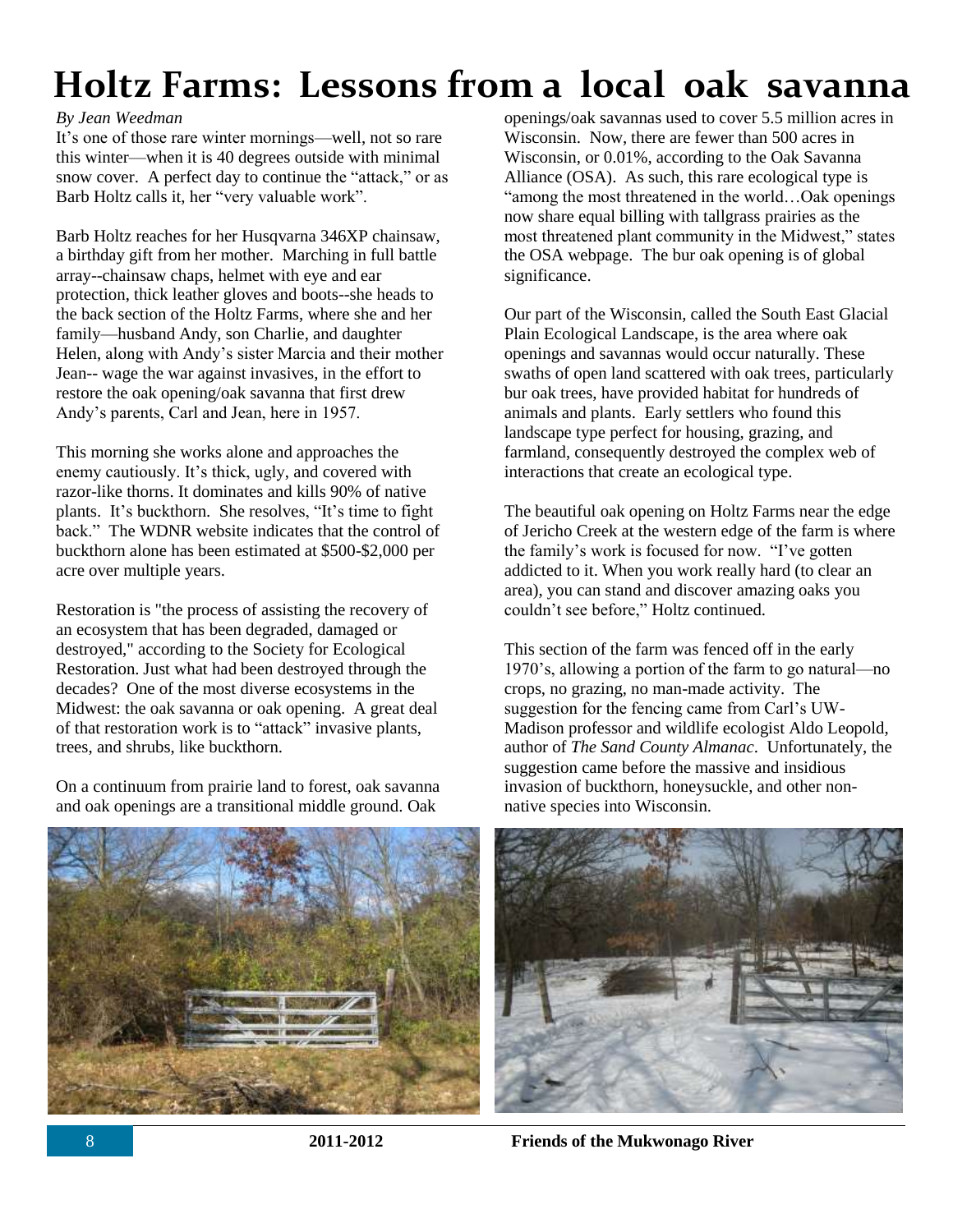### **restoration**

Ironically, the areas that had been left to grazing had fewer invasive plants and shrubs since the sheep ate the small invasives, keeping them in check.

What made you take on this task? "A friend got a grant to do similar work, so I thought I could, too." A grant to burn 140 acres! "It educated us on the importance of burning," explained Holtz. Fire is essential to this ecological type. Holtz' advice: "Hire an expert. It's the best way to learn how it's done; now we know what to do." She has also taken burn classes offered locally through The Nature Conservancy and the DNR and at the Aldo Leopold Center.

Through the centuries, oaks have developed the thick, corky bark as protection against fire. Competing shrubs and underbrush, most of which have been declared "outlaws" by Wisconsin's NR40 ruling, are destroyed by occasional prairie fires.

Another method of attack on buckthorn is cutting and applying herbicide. The best times are late fall and winter. "Never cut buckthorn without treating the stump," is another lesson. They resprout readily. A winter's day with snow cover is a good time to burn the piles of cut buckthorn since fire is not as likely to spread.

Another point learned in the restoration process concerns the natural cycle. It's not about "cleaning up" the land but rather allowing death to create life. "A dead tree is one hundred times more valuable to wildlife than a live one." Dead and dying trees are used as habitat for over 70 species of Wisconsin birds, mammals, amphibians, and reptiles.

A hollow, standing dead oak (called a hard snag) can serve as a perch for owls, hawks, and other predatory



 **The Oak Savanna Alliance**

**The recently-formed Oak Savanna Alliance (OSA) has as its mission "to promote the protection, restoration, and awareness of oak savannas on public and private lands in the greater Southern Kettle Moraine area."** 

**Holtz Farms received the Land Steward of the Year Award from the Oak Savanna Alliance. For a photo and complete information check out [www.kettlemorainelandtrust.com](http://www.kettlemorainelandtrust.com/) and look for the Oak Savanna Alliance page (temporarily housed at this site).**

**A recent Oak Opening Workshop put on by the OSA in February at the Kettle Moraine State Forest Headquarters, featured speakers on Presettlement to Present history of savannas, Prescribed Fire, Brush Management and Habitat Reconstruction, Management Tools, Resources, and Monitoring.**

birds. They also can serve as dens and bird houses. Soft snags are faster-growing trees that have died; they become a great source of insects serving as food for birds. Once the tree falls, it continues to play a role as habitat for salamanders, etc. As it decays, it creates rich soil which becomes food for other plants.

Why do this work? To provide habitat for our native birds, mammals, amphibians, etc. According to the WDNR website, "About 42 percent of the species on the federal threatened or endangered species lists are at risk primarily because of invasive species."

Aside from knowing that restoration will provide the specific habitat needed for red-headed woodpeckers, bluebirds, scarlet tanagers, savanna sparrows, indigo buntings, northern orioles, and many other creatures, it is the love for the land that inspires.

Holtz cited Aldo Leopold, pioneer wildlife ecologist, **"He who owns a veteran Bur Oak owns more than a tree. He owns an historical library, and a reserved seat in the theatre of evolution. To the discerning eye, his farm is labeled with the badge and symbol of the prairie war (with the forest).***"*

 *\*\*\* \*\*\* \*\*\* \*\*\* \*\*\* \*\*\* \*\*\* \*\*\* \*\*\** 

**Photos at left show the same area at three stages of restoration: before clearing out invasive shrubs and trees, winter during the clearing work, and after the area has been cleared.**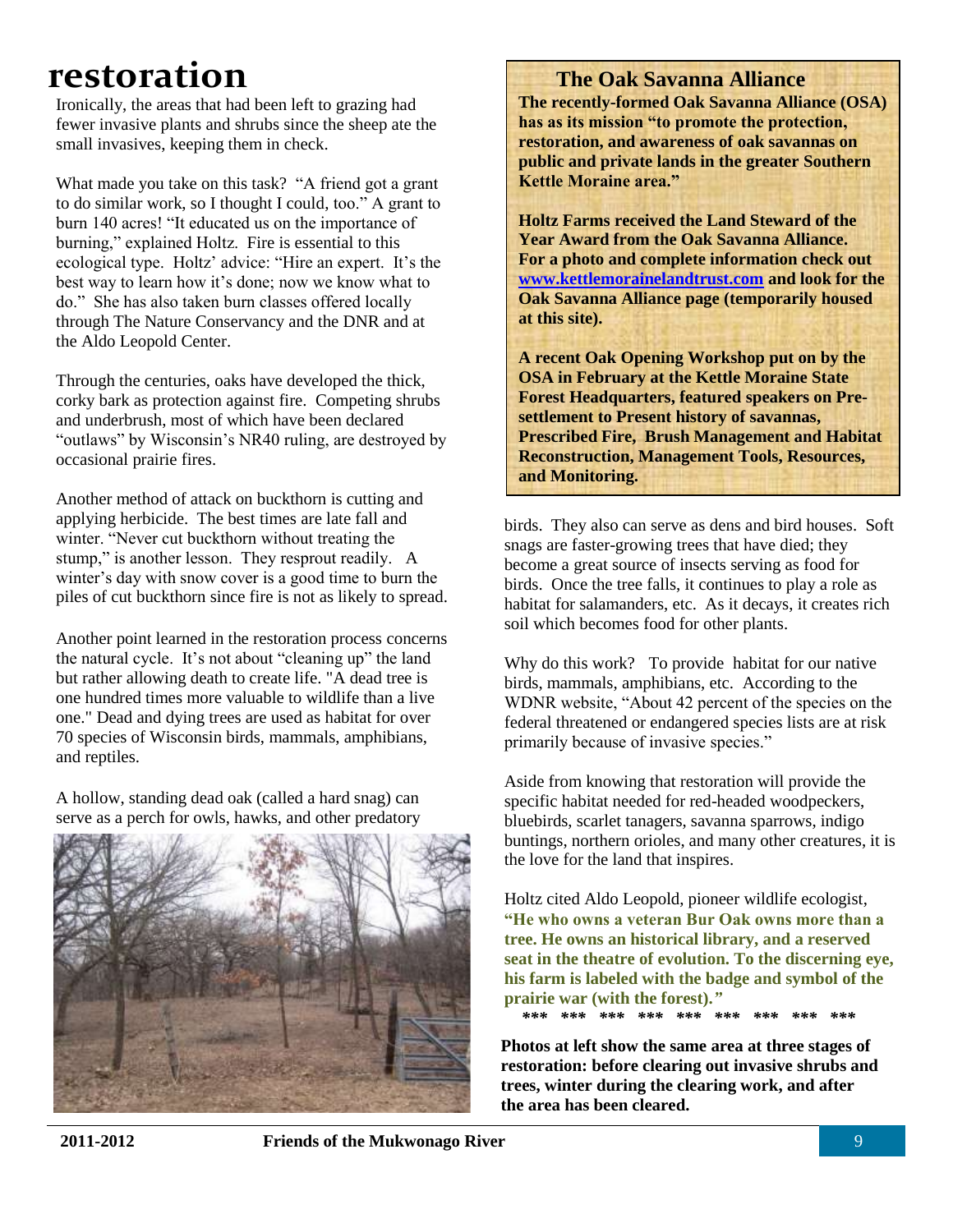### **Native plantings supported by Friends**

#### *By Jean Weedman*

A garden of 50 native plants was added to Eagleville Elementary School, in a cooperative project between the school and Friends of the Mukwonago River in May 2011.

Funding for the plants and fencing came from a private donor. Gillette's donated mulch. Volunteers John and Julie Mann, Jean Weedman, and Frank Nardine donated time and equipment to prepare the soil, removing grass, stones, etc. Several Friends donated time to help on planting day.

Planting day began with a classroom discussion and participation activity on the benefits of native plants. Sixth graders selected which plants to plant and prepared planting stakes on which they wrote the plant name.

Prior to planting day, Coordinator Cynthia Holt and Board Member Weedman met with the classroom teacher. Julie Mann and Weedman planned the planting area based on light requirements for plants. Weedman and her husband kept the plantings watered through the unusually long, dry summer.



#### **Environmentally-focused charter school**

Eagleville Elementary school, near the intersection of Highways LO and E, is a Mukwonago Area School District (MASD) school with a different take on learning. In 2004, Eagleville became a charter school with an emphasis on environmental education.

Eagleville teachers make full use of its unique setting to provide students with access to the natural world. A wooded area provides students with a unique "classroom," and Jericho Creek creates a natural border and learning laboratory that is utilized each spring to teach about water quality and the importance of the local watershed. Students also compost leftovers from their lunches and participate in environmentally-focused activities each year.

The school is open to students from across the district and beyond and offers full MASD curriculum and enhancements such as music, art, a gifted and talented program and Spanish. Enrollment is open until April 30.

Information about the school is at [www.masd.k12.wi.us/eves/](http://www.masd.k12.wi.us/eves/) or call 262 363-6258, email [robergi@mukwonago.k12.wi.us.](mailto:robergi@mukwonago.k12.wi.us)



**Eagleville classroom and garden pictured above and left.**

#### **YMCA Camp Planting Project**

Friends Watershed Coordinator Cynthia Holt managed a garden project in late summer with the Phantom Lake YMCA Camp. The garden area was planted near the bottom of a hill, at a woodland edge, about 20' from the shore.

As part of their Nagi Teen Day Camp program for 12 & 13 year olds, eight to twelve kids met each week. During the four meetings, Cynthia led discussions about the watershed and brainstormed ideas for projects that would make a difference at the camp. The gardening and planting took two days.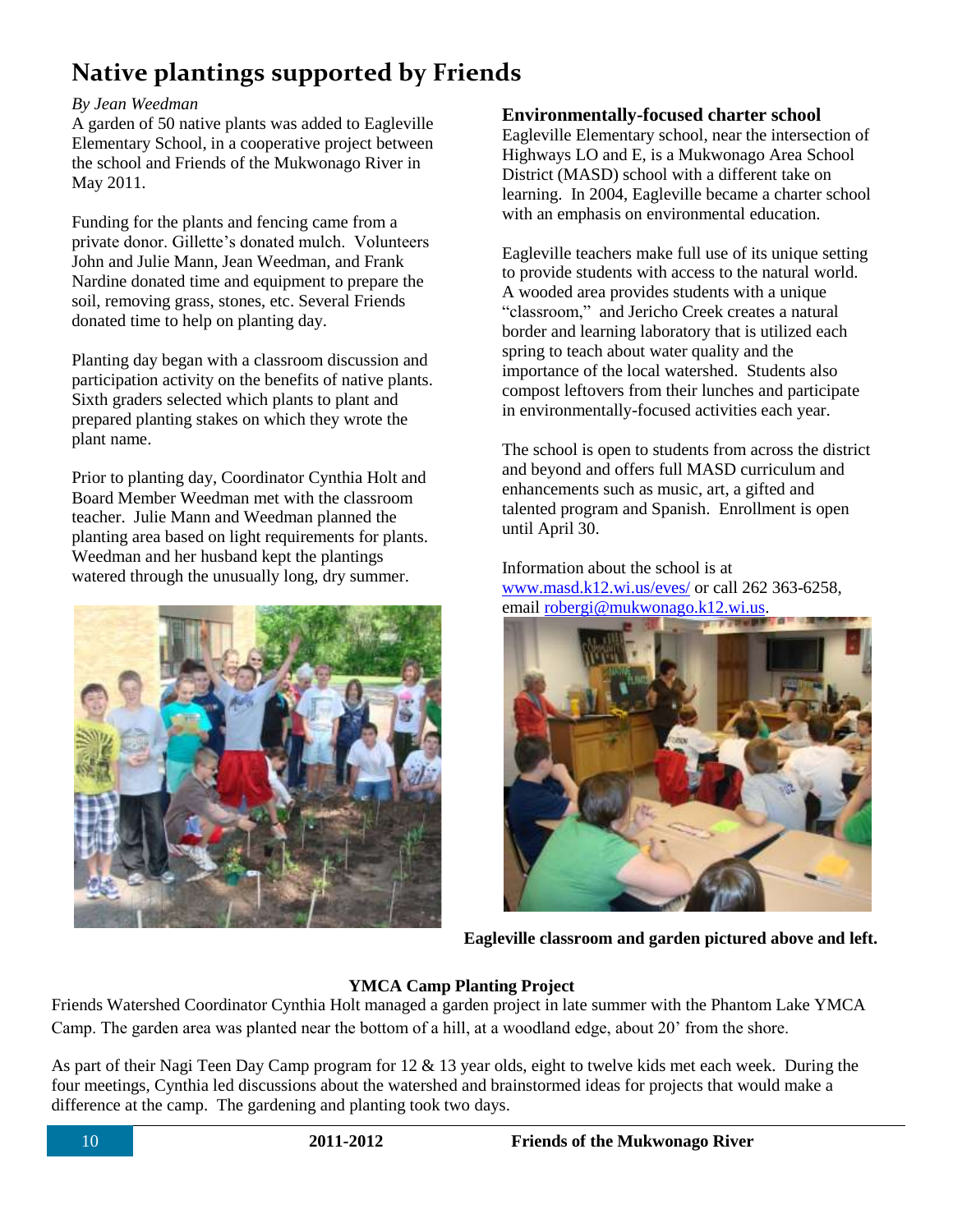## **Also in the watershed…** *By Julie Bender*



 **Photo by Julie Bender Pictured from left to right are: Alex Bender, Garett Ramstack, and Jesse Megadantz.**

The group looks forward to volunteering for more projects in conjunction with the Friends.

The United Unitarian Universalist Society of Mukwonago's youth group has taken a special interest in water conservation and management. They learned about the Mukwonago River watershed with the help of the Friends of Mukwonago River. They watched informational videos and looked at maps of the watershed, learning the importance this watershed for the local community, for the health of the Fox River and eventually the Mississippi River.

On November 12, they spent an afternoon collecting garbage along the roadside in one area of the watershed. We began on Hwy X, east of where Jericho Creek passes under the road. We separated the garbage into recyclable glass, cans and paper and non-recyclable trash. We were all surprised by the amount of trash we collected. The closer we looked, the more we found. Three hours later and with five bags filled with other peoples' waste, we headed home. We felt like we barely made a dent.

### **The Nature Conservancy moves ahead on several watershed projects** *By Jean Weedman*

**Restoration work continues at Meyer Property---** Through this winter, the restoration work on the Meyer Property included clearing the way for an eventual 65 acre prairie to be planted in the winter of 2012-13 in the northeast section of the property off of Hwy LO. The 66 acres in the southwest section will also be planted during this coming winter.

"With those two plantings, we will have about 215 acres of the 374 acres at the Meyer Preserve planted to restored prairie," explained Jerry Zeigler, Southeast Wisconsin Land Steward for The Nature Conservancy. Photos below show some of the work.

**TNC aims to acquire property in Walworth County---**The Nature Conservancy applied for a Knowles-Nelson Stewardship Program grant to purchase the 79 acre James J. Hirschboeck property in Walworth County at the junction of Eagle Road and the Waukesha County Line. A former nursery, the property is north of TNC's Crooked Creek Preserve and "adjoins private land in conservation, assuring more uninterrupted wildlife corridor," noted Pat Morton, Director of the Mukwonago River Watershed Project.

The support letter prepared by Friends, noted the land "provid(es) an important corridor piece connecting other parcels of conservation land owned by TNC, WDNR, and private landowners. Conserving this grassland tract, one with the highest altitude in the area, will help protect conservation lands below from chemical and sediment run-off." The Department of Natural Resources intends to dedicate the property as part of the Lulu Lake State Natural Area, according to a press release. TNC plans to "remove trees and restore the property to native prairie," added Morton.



**The clearing of invasive and nonnative trees and shrubs along the drive of TNC's Meyer Preserve continued through this winter.**

**Photos by Jerry Zeigler**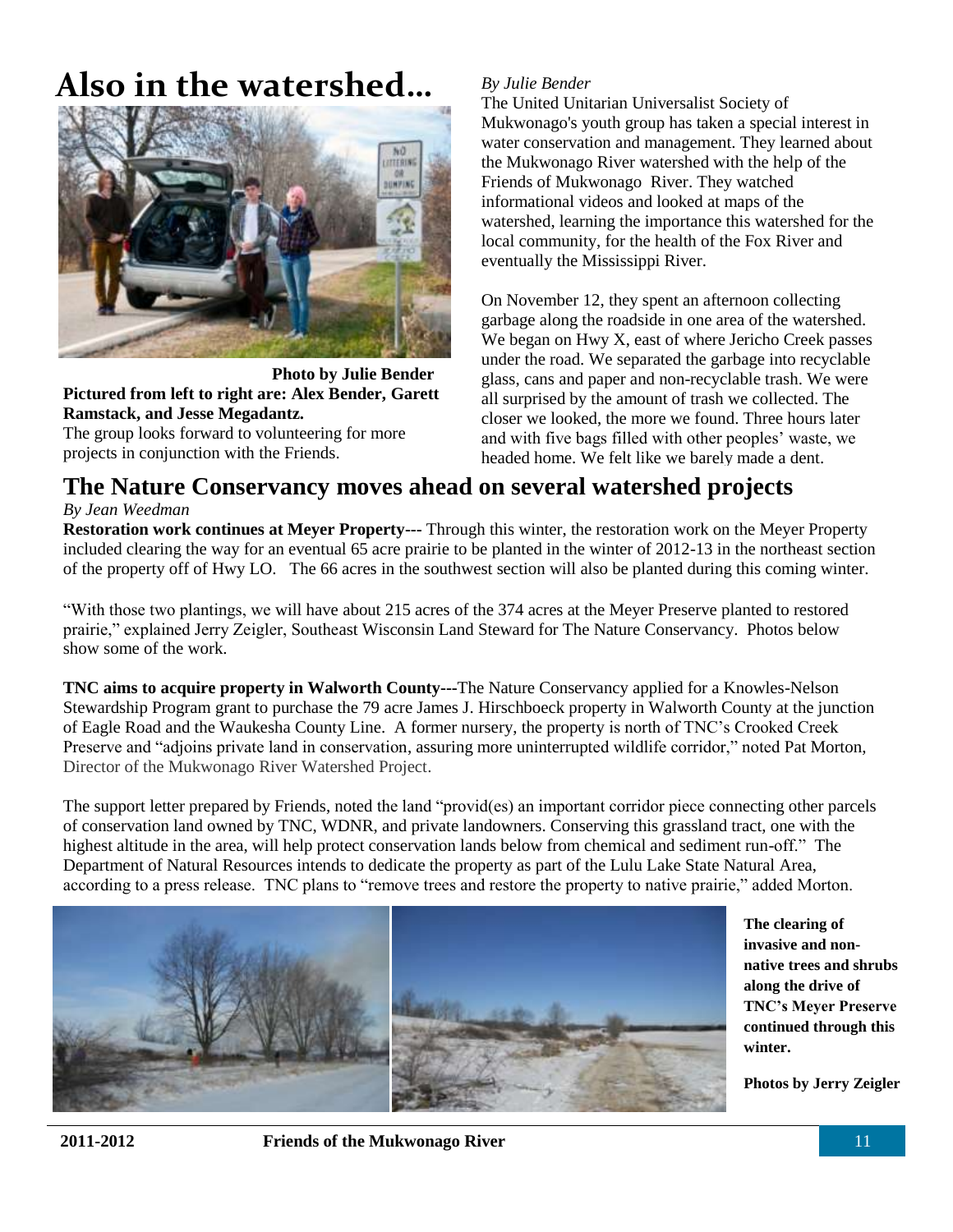### **What's happening at the Mukwonago River Unit? Demolition and planning …**

#### *By Jean Weedman*

Known for decades as Rainbow Springs Country Club, the Mukwonago River Unit of the Kettle Moraine State Forest will experience dramatic changes soon.

"Bids are currently being solicited for the demolition of the Lake Lodge, pool house, convention center, former kitchen building, irrigation pump house, covered bridge (bridge/culverts & entrance road will remain) and various other items around the property including the former sewage disposal plant, some large holding tanks, etc." explained Paul Sandgren, forest superintendent of the Southern Unit of the Kettle Moraine State Forest.

"It is anticipated that demolition will start in March." The clubhouse and cottage will remain, pending the completion of the master plan.

A master plan will be created for the Rainbow project beginning this spring. "The goal is to have a draft prepared by December 2012. There will be opportunities for all entities and individuals to weigh in on the potential use and restoration of the property," noted Sandgren.

Sandgren added, "At this point the assumption is that the golf course will no longer be a golf course."

Brian Glenzinski, WDNR wildlife biologist, indicated that a grant request has been made to remove some of the culverts in the Mukwonago River on the property.

This would improve navigability and improve the river quality. The project involves restoring the portion of the Mukwonago River that runs through the area where the Rainbow Springs golf course used to be. The sponsor of the project would be The Kettle Moraine Natural History Association. Funds are also requested through the Southeastern Wisconsin Fox River Commission.

The first step in the restoration would be the removal of seven culverts that had been installed in the golf course area. Photos presented to the Fox River Commission by Brian Glenzinski showed that the culverts are an impediment to the navigability of the river.

The timeline for this project would be most likely the summer of 2013. A north channel may be used to divert the river flow so that the removal of five of the culverts can be done without any water flowing through them, according to the Fox River Commission meeting minutes from February 3.

At the same meeting, Dr. Jeff Thornton pointed out that this (culvert removal) project would be consistent with the commission's Implementation Plan, which incorporated the Mukwonago River Watershed Protection Plan prepared by SEWRPC. That report indicates that the removal of these culverts is critical.

"The Waukesha section of the property will remain closed to the public for the immediate future," wrote Sandgren.

### **Kettle Moraine Land Trust applies for accreditation**

The Kettle Moraine Land Trust completed their application for accreditation to the Land Trust Accreditation Commission in Saratoga Springs, New York last fall. The accreditation is an assurance that the trust follows the highest standards in their work.

In Wisconsin, only one out of 40 land trusts is accredited. The process includes a rigorous review of the trusts' work, from enforcing conservation easements to how land that is owned by the trust is managed. It took three boxes, containing 15, three inch thick, three-ring binders, to meet the requirements in the trusts' application. The review will follow standards that were established in 2004 by the National Land Trust Alliance.

**In other trust news…** The Kettle Moraine Land Trust will host the Beulah Bog State Natural Area Walk on June 9, at 1 p.m. The natural area features many rare plants, four kettle areas and a bog. The area is managed by the trust. http://www.kmlandtrust.org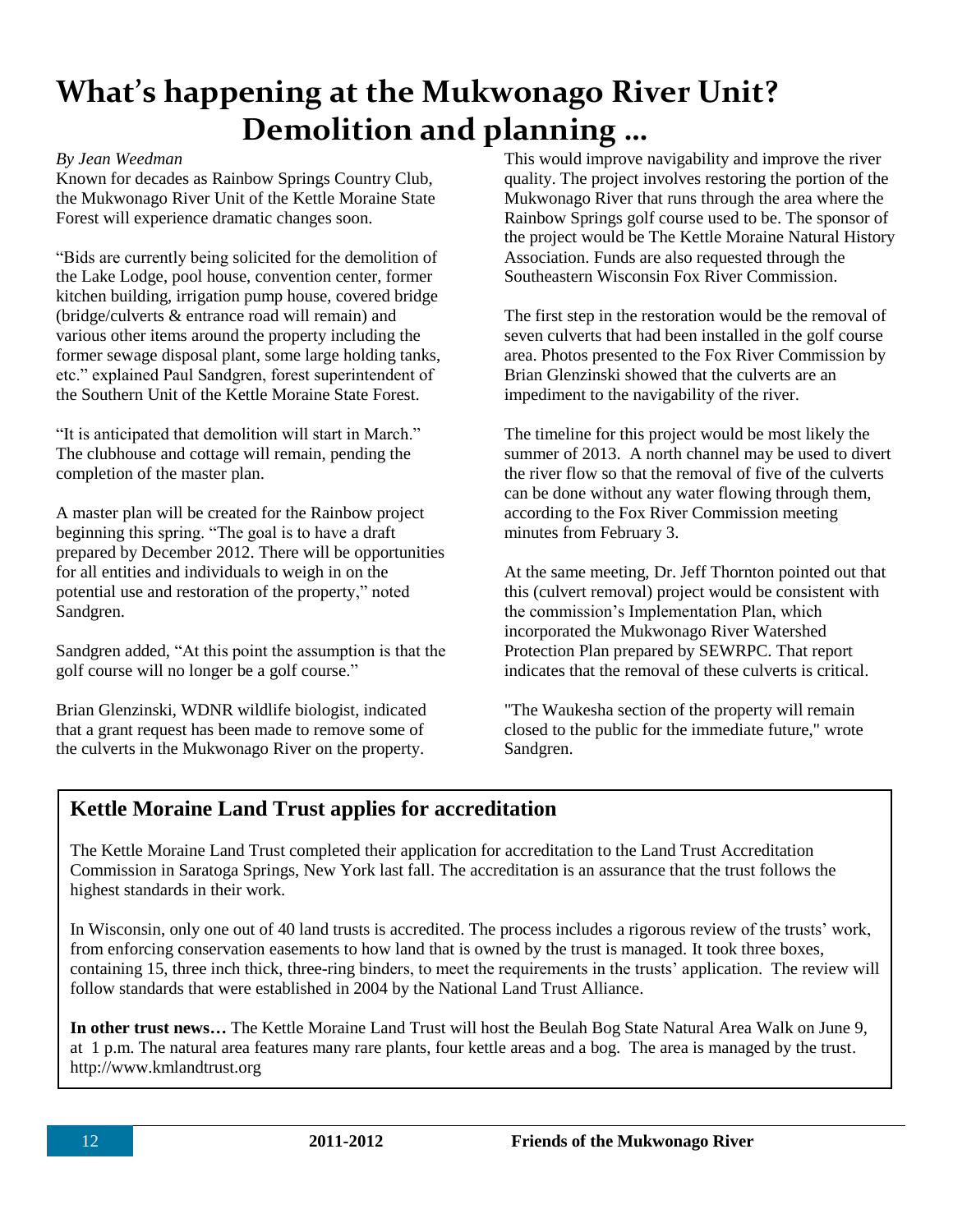### **Wisconsin Supreme Court ruling on high capacity wells—a mixed blessing for watershed**

#### *By Laurie Lawlor*

Legal controversy swirling around a high capacity well, located 1,200 feet from Lake Beulah, ended in July 2011 with a Wisconsin Supreme Court ruling.

This ruling affirms that the DNR has the responsibility to enforce the public trust doctrine to protect all state navigable waters as opposed to current legislation that only provides limited protection to certain trout streams and very large springs. This ruling will have statewide impact on the protection of inland waterways in the future.

The dispute began in 2003 when the Village of East Troy applied to the Wisconsin Department of Natural Resources for a permit to construct a municipal well with a pumping capacity of 1.4 million gallons per day. Well Number Seven is located near a subdivision north of St. Peter's Road.

requiring the Village to return 95% of the water pumped from Well #7 to the Lake Beulah watershed is in violation of state law and is in conflict with the authority of the DNR.

On a more positive note for the watershed, the court affirmed the portion of the Court of Appeals ruling that states, "The DNR has the authority and duty to consider the environmental impact of a proposed high capacity well if presented with sufficient scientific evidence suggesting potential harm to waters of the state".

Meanwhile, on-going monitoring of groundwater flows into and out of Lake Beulah remains critical. Since 2005, volunteers have taken weekly water level readings from May to November at five "strike point" monitoring wells on the lake shore.

Data is loaded into a UW-Madison computer program that tracks changes in water flow both before and after the installation of the well and during various changes of

Concern about the well's impact on the surrounding

wetland, ground water supply, and lake's water level prompted the Lake Beulah Protective and Improvement Association (LBPIA) to legally challenge the DNR's permitting decision and shut down the pumping operation.

Throughout eight lower court cases, LBPIA cited lack of proper testing done to evaluate the potential effects of the well on the environment. The well and Lake Beulah draw from the same deep and shallow aquifers.

*A note from Friends' President Ezra Meyer* **The Friends have always supported our friends from the LBPIA and LBMD in their quest to bring sound science to bear on the DNR's evaluation of this well.** 

**We will always advocate for that whenever high capacity wells are proposed in the watershed as the potential long-term damage they can bring to the watershed is too great to justify otherwise.** 

**We will always encourage water conservation and efficiency measures and well locations that don't pose threats to the Mukwonago River and its associated ecosystems.**

normal rainfall and weather conditions.

The US Geological Survey (USGS) samples and analyzes changes in the chemistry and temperature of Lake Beulah waters as they flow toward the Mukwonago River downstream.

The village and the Lake Beulah Management District (LBMD) are working together on data collection utilizing two deep monitoring well "nests" to measure water

flows between the deep and shallow aquifers that feed the well and the lake.

This information, analyzed by hydrogeologists, is shared and archived as part of the USGS database and is published in the Wisconsin Science Center's annual lake report.

As LBMD Chairman Dave Bitter said in a recent East Troy Times article, "It's never going to be over for us. We are never going to stop protecting Lake Beulah."

The Supreme Court overturned a portion of the June 16, 2010 ruling by the Waukesha District Court of Appeals that would have required the DNR to reconsider the permit issued in 2005. This ruling has halted the LBPIA's effort to shut down the well.

The court also affirmed the Appeals Court decision that the Lake Beulah Management District's ordinance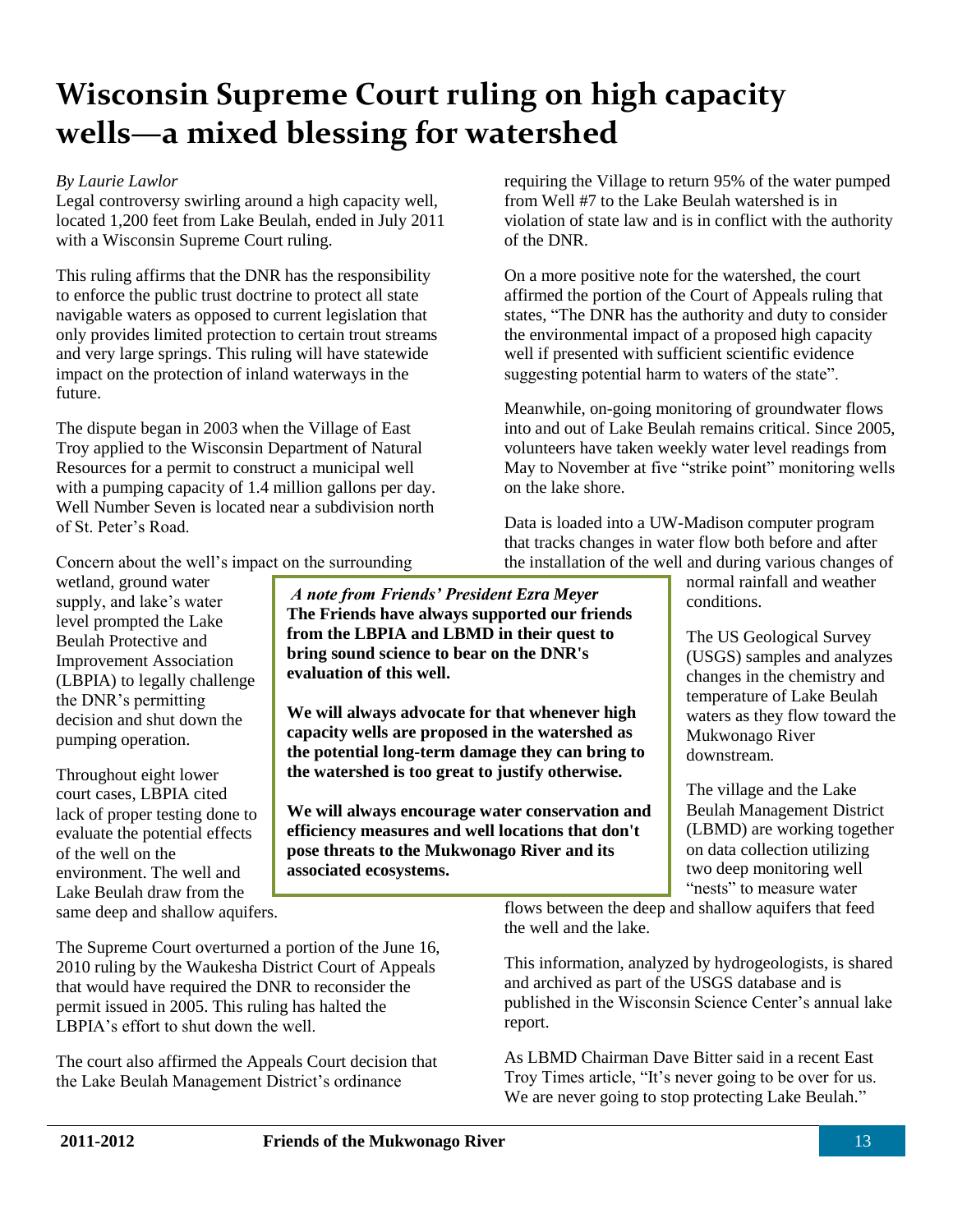### **Coming soon…**

**Spring/Summer The official 2011 Year of the Turtle has ended, but it is time to think about the coming turtle nesting season. Join us in our efforts as we continue to protect our local turtle populations! Drive watchfully on area roads from April-July.**

**March 31** *Earth Hour* is the world's largest voluntary action for the environment, a global movement that has gone from one city to more than 130 countries. This year 135 countries/territories, 5251 cities and towns will be participating. Earth Hour 2012 is set for March 31, at 8:30 p.m. Switch off your lights for one hour. The larger goal is to save the environment…not just for one hour but by on-going actions. [www.Earthhour.org](http://www.earthhour.org/) Want to get inspired? Watch any of the beautiful Earth Hour videos on YouTube.

**April 22** *Earth Day* is Sunday, April 22. This day in 1970 is, by many, considered to be the birth of the modern environmental movement. Earth Day founder Gaylord Nelson, a U.S. Senator from Wisconsin, established Earth Day after witnessing the ravages of the 1969 massive oil spill in Santa Barbara, California. It has become a world-wide movement. [www.earthday.org](http://www.earthday.org/)



### **Friends of the Mukwonago River financials…**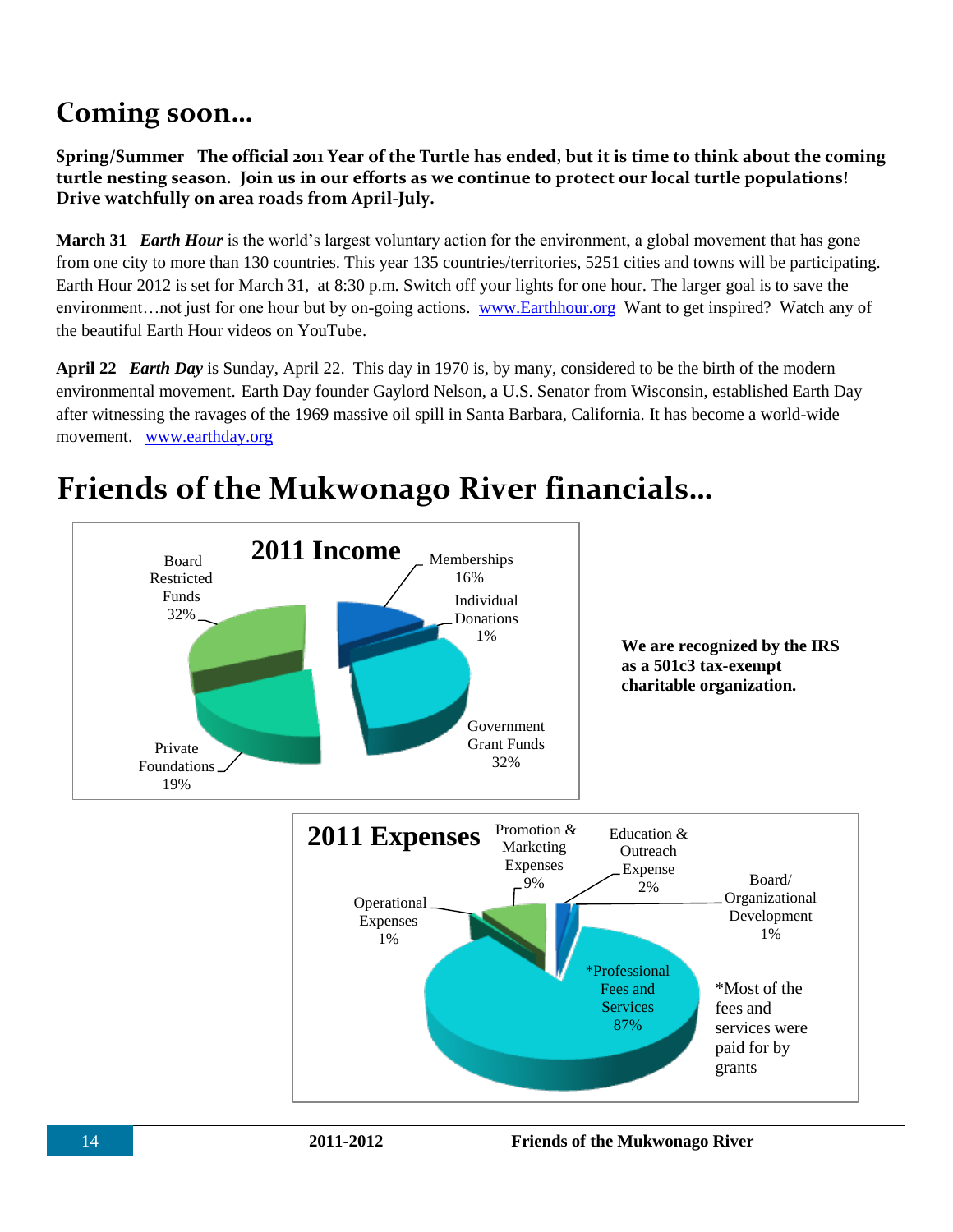### **Please join the Friends of the Mukwonago River**

#### **Benefits of membership:**

- Receive our newsletter and periodic updates on volunteer and educational activities.
- Know that yours isn't a lone voice in support of protecting the phenomenal Mukwonago River.
- Be armed with the information you need to advocate for the river in community planning and decision-making processes.



| New member -or- renewing member? Please circle one. |  |
|-----------------------------------------------------|--|
|-----------------------------------------------------|--|

|                                  |  |  |  |                      | <b>Membership type:</b> Senior/student \$10 Friend \$25 Organization/Club \$40                       | Corporate \$50                                                                                                        |  |
|----------------------------------|--|--|--|----------------------|------------------------------------------------------------------------------------------------------|-----------------------------------------------------------------------------------------------------------------------|--|
|                                  |  |  |  |                      | <b>Donation:</b> Defender \$35 Guardian \$50 Protector \$100 Steward \$500 Other:                    |                                                                                                                       |  |
|                                  |  |  |  |                      | Does your employer provide matching funds? Please check with them to determine what may be required. |                                                                                                                       |  |
|                                  |  |  |  |                      |                                                                                                      |                                                                                                                       |  |
|                                  |  |  |  |                      |                                                                                                      |                                                                                                                       |  |
|                                  |  |  |  |                      |                                                                                                      |                                                                                                                       |  |
|                                  |  |  |  |                      |                                                                                                      |                                                                                                                       |  |
| $\circ$                          |  |  |  |                      | mail. This helps us save energy, postage, and trees and reduces our carbon footprint!                | Please indicate here if you prefer to receive our newsletter and other periodic notifications by email rather than by |  |
|                                  |  |  |  | <b>Special Gifts</b> |                                                                                                      |                                                                                                                       |  |
|                                  |  |  |  |                      |                                                                                                      |                                                                                                                       |  |
|                                  |  |  |  |                      |                                                                                                      |                                                                                                                       |  |
| Personal message to be included: |  |  |  |                      |                                                                                                      |                                                                                                                       |  |
|                                  |  |  |  |                      |                                                                                                      |                                                                                                                       |  |

| Acknowledgement of gift should be sent to: |
|--------------------------------------------|
|                                            |
|                                            |
|                                            |

**Please mail this completed form with a check to**:

**Friends of the Mukwonago River P.O. Box 21 Eagle, WI 53119** *Thank You!*